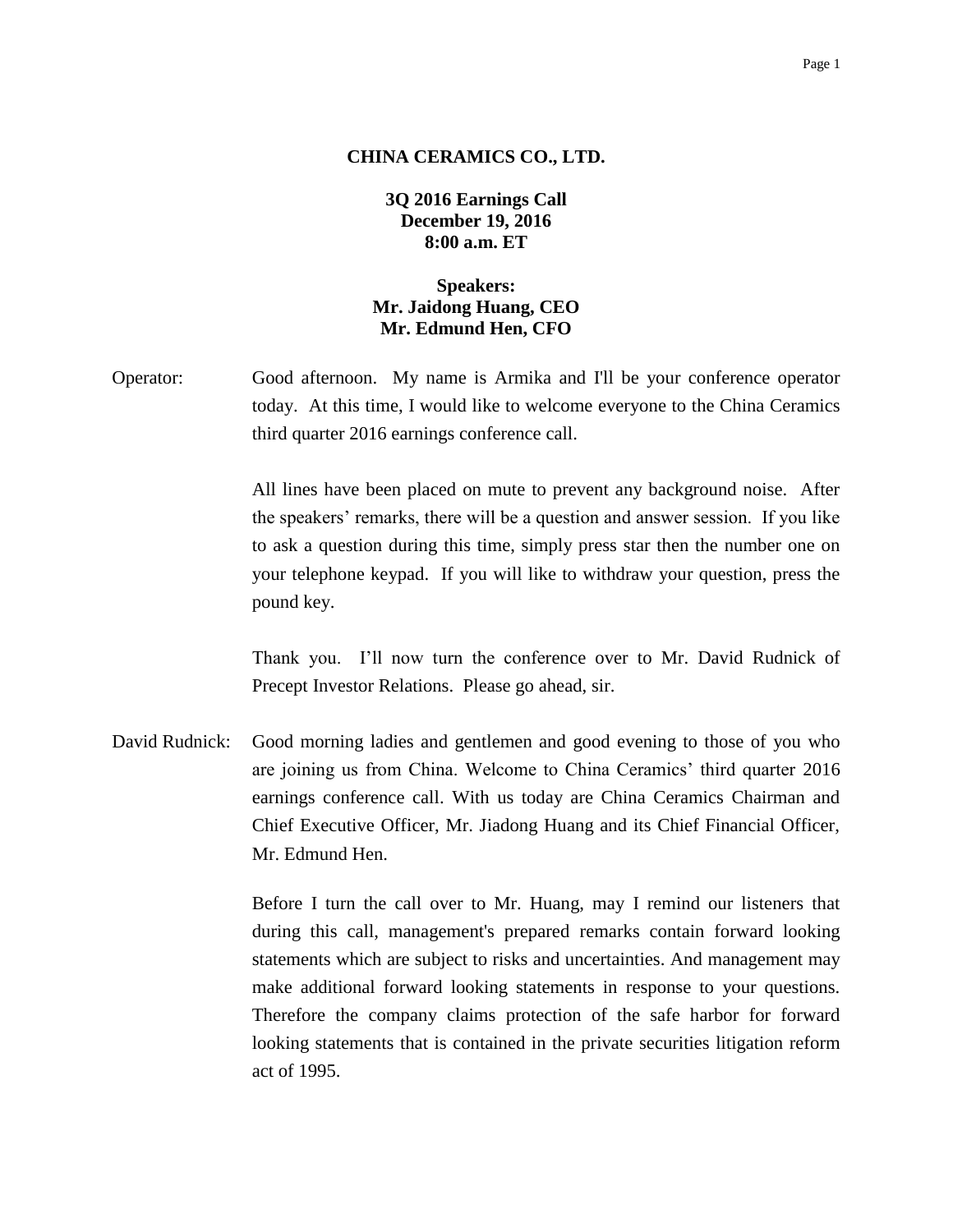Actual results may differ from those discussed today. And we refer you to a more detailed discussion of the risks and uncertainties in the company's filings with the Securities and Exchange Commission. In addition, any projections as to the company's future performance represent management's estimates as of today, December 19th, 2016. China Ceramics assumes no obligation to update these projections in the future as market conditions change. To supplement the financial results presented in accordance with U.S. GAAP, management will make reference to "Earnings before Interest, Taxes, Depreciation and Amortization", which we will call by its abbreviated name, "EBITDA". EBITDA is a non-GAAP financial measure reconciled from net income, which the company believes provides meaningful, additional information to better understand its operating performance. A table reconciling net income to EBITDA can be found in the earnings press release issued earlier today.

And now it's my pleasure to turn the call over to China Ceramics' Chairman and CEO, Mr. Jiadong Huang and China Ceramics' CFO, Mr. Edmund Hen. Weijia Dai will be translating for Mr. Huang. Mr. Huang, you may proceed.

Jiadong Huang: (In Chinese)

Weijia Dai: Thank you, David. On behalf of the company, I would like to welcome everyone to our third quarter 2016 earnings conference call.

Jiadong Huang: (In Chinese)

Weijia Dai: We experienced continued sluggish market conditions in the third quarter of 2016 due to the slowing real estate and construction sectors across China. We saw our sales volume decline by 25% for the first nine months of the year as compared to the year-ago period due to a continued contraction in customer demand. However, we were still able to generate a reasonable level of positive cash flow in the current quarter.

Jiadong Huang: (In Chinese)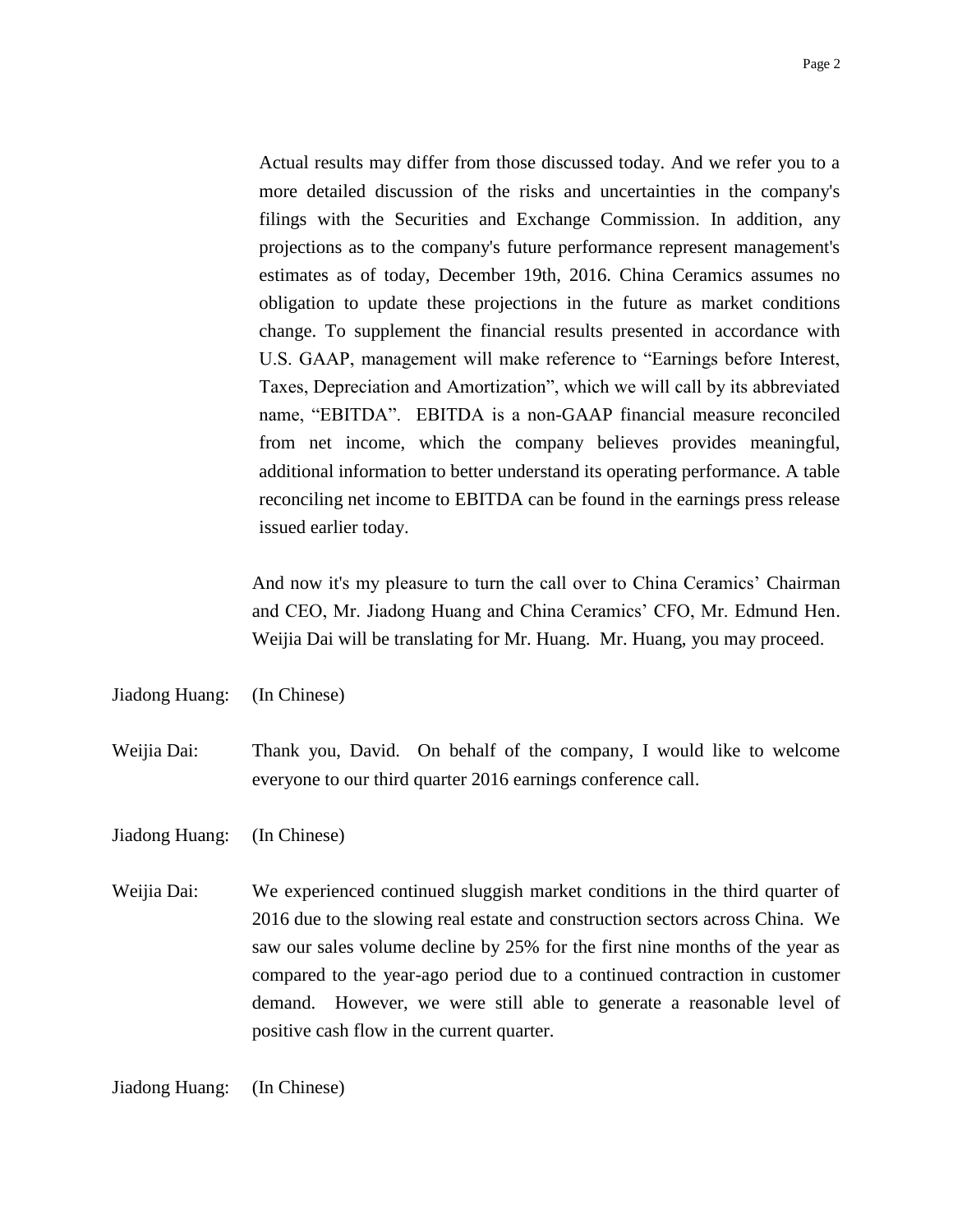- Weijia Dai: In order to move inventory, beginning on July 1, we instituted a 10% reduction in the prices of slow moving products which we hope will turn some of this inventory into cash. We are also looking for ways to operate more efficiently and are working with our distributors and suppliers to maintain stability in this challenging market environment.
- Jiadong Huang: (In Chinese)
- Weijia Dai: During the third quarter, we utilized production facilities capable of producing 38 million square meters of ceramic tiles per year out of the Company's usable annual production capacity of 62 million square meters. As we have in past quarters, we maintained a reduced utilization of existing plant capacity based on the current market conditions in order to keep our operating costs low, and we will bring additional capacity online as the business environment improves.
- Jiadong Huang: (In Chinese)
- Weijia Dai: For the remainder of 2016 and into the first half of 2017, we anticipate continued challenging market conditions due to there being excess real estate for sale in many of China's cities and an overabundance of building materials inventories. In the long-term, we believe that the current retrenchment will moderate and reach an inflection point and we will return to a more moderate growth environment as real estate development and construction continues to be important components to China's economy. We are well positioned to capitalize on opportunities in our sector relative to our competition and believe that we can be adaptive so as to optimize our success during these challenging times.

With that, I would like to turn over the call to the Company's Chief Financial Officer, Mr. Edmund Hen, who will discuss the Company's third quarter earnings results in more detail. Thank you!

Edmund Hen: Thank you Mr. Huang! I will now move on to a more detailed discussion of our financial results for the third quarter of 2016.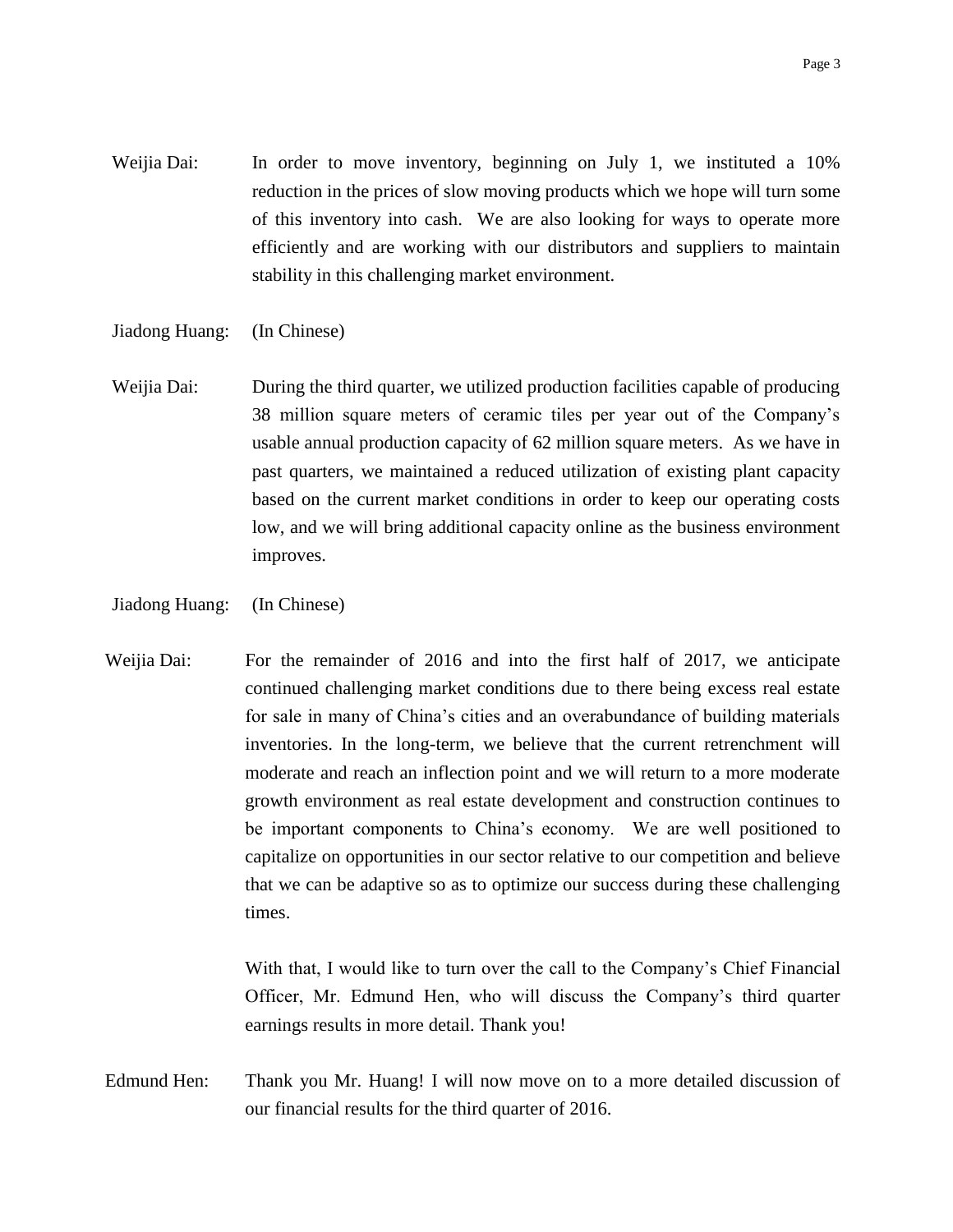Our revenue for the third quarter ended September 30, 2016 was RMB 251.2 million, or USdollar 38.1 million as compared to RMB 339.0 million, or USdollar 53.3 million in the third quarter of 2015. The year-over-year decrease in revenue was primarily due to both a 17.3% decrease in sales volume to 9.1 million square meters of ceramic tiles from 11.0 million square meters of ceramic tiles in the year-ago quarter and a 10.7% decrease in average selling price to RMB 27.6 per square meter from RMB 30.9 per square meter in the year-ago quarter.

Gross profit for the third quarter ended September 30, 2016 was RMB 6.7 million, or USdollar 1.0 million as compared to RMB 46.3 million or USdollar 7.3 million in the year-ago quarter. The gross profit margin was 2.7% for the third quarter compared to a gross profit margin of 13.7% in the year-ago quarter. The reduction in the gross margin was primarily driven by (i) the 10.7% decrease in the average selling price of the Company's ceramic tiles attributable to our having instituted a 10% reduction in the prices of slow moving inventory beginning on July 1, 2016 due to challenging market conditions, and (ii) an RMB 16.8 million write-down of inventory in the third quarter of 2016.

Other income for the third quarter ended September 30, 2016 was RMB 3.6 million or USdollar 0.5 million, as compared to RMB 0.2 million or USdollar 0.03 million for the third quarter of 2015. The year-over-year increase in other income was primarily due to RMB 3.5 million or USdollar 0.5 million of rental income received by the Company received by leasing out one of the production lines from its Hengdali facility pursuant to an eight-year lease contract.

Profit from operations before taxes for the third quarter of 2016 was RMB 0.9 million or USdollar 0.1 million as compared to RMB 36.6 million or USdollar 5.8 million in the year-ago quarter. The year-over-year decrease was the result of the decrease in gross profit in the current period offset somewhat by Other Income, which consists primarily of RMB 3.5 million in rental income derived from the Company leasing out one of the production lines from its Hengdali facility offset somewhat by Other Income.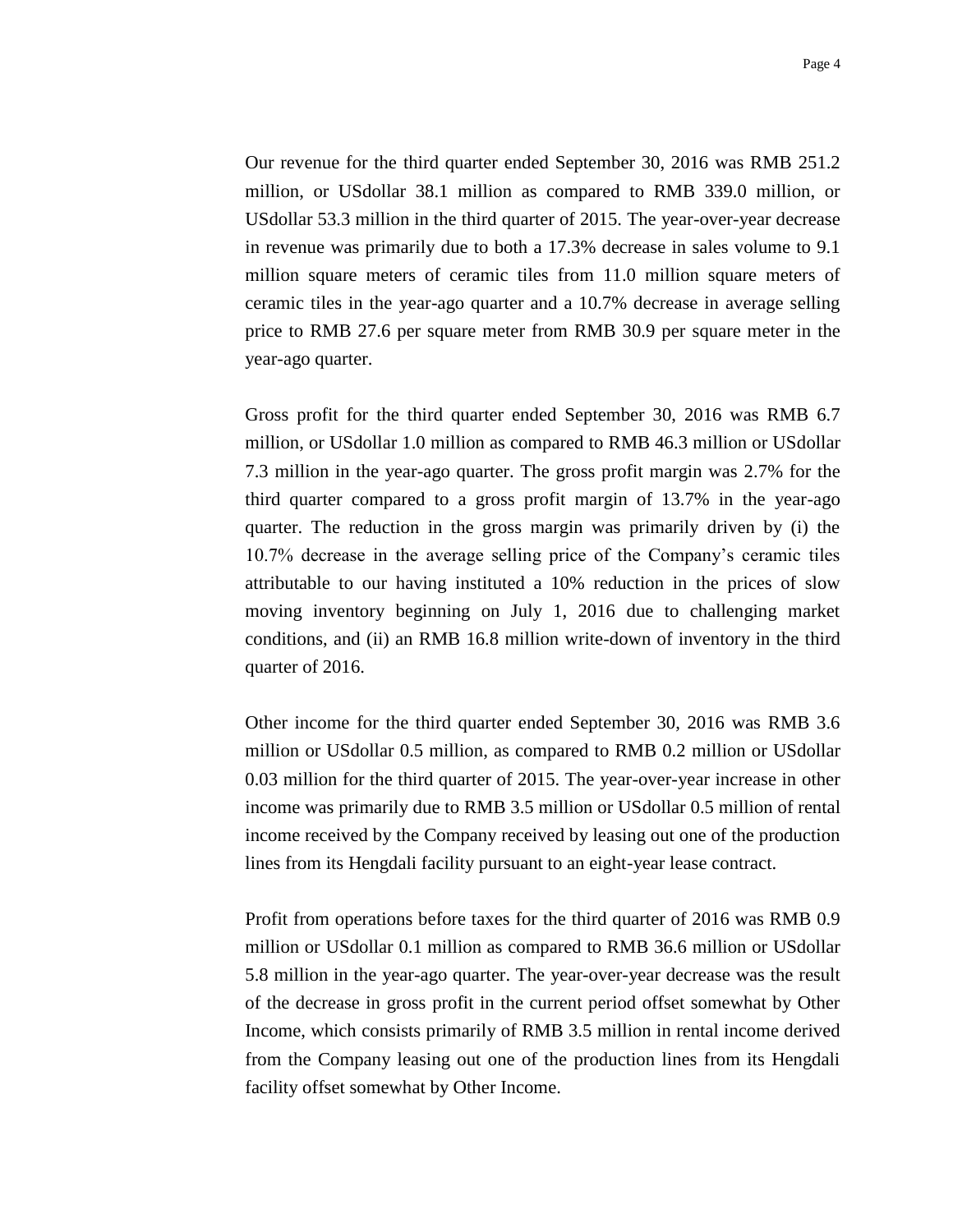Net profit for the third quarter ended September 30, 2016 was RMB 1.2 million or USdollar 0.2 million as compared to RMB 26.9 million or USdollar 4.2 million of net profit for the third quarter ended September 30, 2015.

Earnings per share for the third quarter of 2016 on a basic and fully diluted basis were RMB 0.44 or USdollar 0.06 and RMB 0.42 or USdollar 0.06, respectively, as compared to basic and fully diluted earnings per share of RMB 10.52 or USdollar 1.68 in the third quarter of 2015, as adjusted for the one for eight reverse split in June 2016.

EBITDA for the third quarter of 2016 was RMB 12.1 million or USdollar 1.8 million as compared to RMB 54.8 million or USdollar 8.6 million for the third quarter ended September 30, 2015.

For the first nine months of 2016, revenue was RMB 591.8 million or USdollar 90.0 million as compared to RMB 808.8 million or USdollar 127.3 million for the nine months ended September 30, 2015. Gross profit for the first nine months of 2016 was RMB 57.0 million or USdollar 8.7 million as compared to RMB 95.9 million or USdollar 15.1 million in the nine months ended September 30, 2015. The gross margin was 9.6% as compared to 11.9% in the same period of 2015. Net profit for the nine months ended September 30, 2016 was RMB 30.7 million or USdollar 4.7 million as compared to RMB 48.9 million or USdollar 7.7 million for the same period of 2015. Earnings per basic and fully diluted share were RMB 11.18 or USdollar 1.70 and RMB 10.58 or USdollar 1.61, respectively, for the nine months ended September 30, 2016 as compared to earnings per basic and fully diluted share of RMB 19.14 or USdollar 3.04 in the same period of 2015, as adjusted for the one for eight reverse stock split in June 2016.

#### **Turning to our balance sheet**,

As of September 30, 2016, we had cash and bank balances of RMB 25.6 million, or USdollar 3.8 million, as compared to RMB 0.5 million or USdollar 0.08 million, as of fiscal year end 2015. Our short-term bank borrowings was nil as of September 30, 2016, as compared to RMB 40.1 million, or USdollar 6.2 million as of December 31, 2015.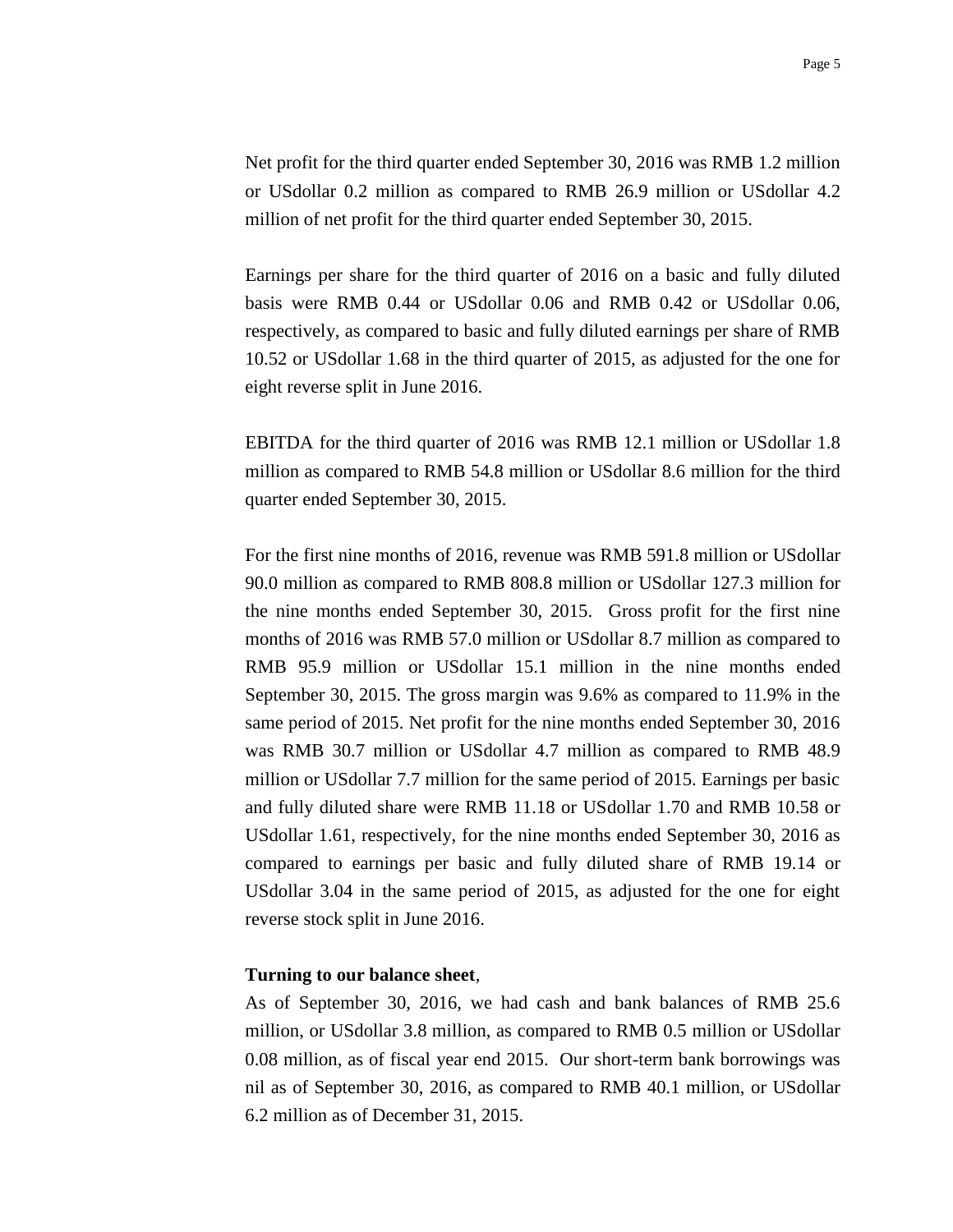As of September 30, 2016, inventory turn was 144 days as compared to 131 days as of December 31, 2015. The increase in inventory turnover days was primarily due to the 25.0% decrease in sales volume in the first nine months of 2016 to 19.8 million square meters of ceramic tiles as compared to 26.4 million square meters of ceramic tiles in the first nine months of 2015. The Company believes that the currently challenging economic environment has caused a lower inventory turnover than normal and the Company will make a continuous effort to deplete the slow-moving stocks.

Trade receivables turnover was 236 days as of September 30, 2016 compared with 163 days as of December 31, 2015. The increase in trade receivables turnover days was primarily due to the difficult economic environment which has prompted us to offer extended credit terms to certain customers resulting in a higher trade receivables turnover figure than normal. The Company believes that it has sound relationships with its customers and that it will not experience difficulties associated with collections from these accounts.

As a plant capacity and capital expenditures update, **i**n March 2016, the Company entered into an eight-year contract to lease out one of the production lines from its Hengdali facility. The production line has the capacity to produce approximately 10 million square meters of ceramic tiles annually. The term of the contract is from March 1, 2016 to February 29, 2024, and the contract stipulates for the receipt of rental income of RMB 15.0 million per year, including a 6% value added tax. The Company believes that it is prudent to generate income from its unused production capacity from a third party rather than let it remain idle.

Therefore, for the term of the eight-year lease, the company may only produce up to 20 million square meters of ceramic tiles from its Hengdali facility, and its maximum annual production capacity has been effectively reduced from 72 million square meters of ceramic tiles to 62 million square meters of ceramic tiles attributable to the lease.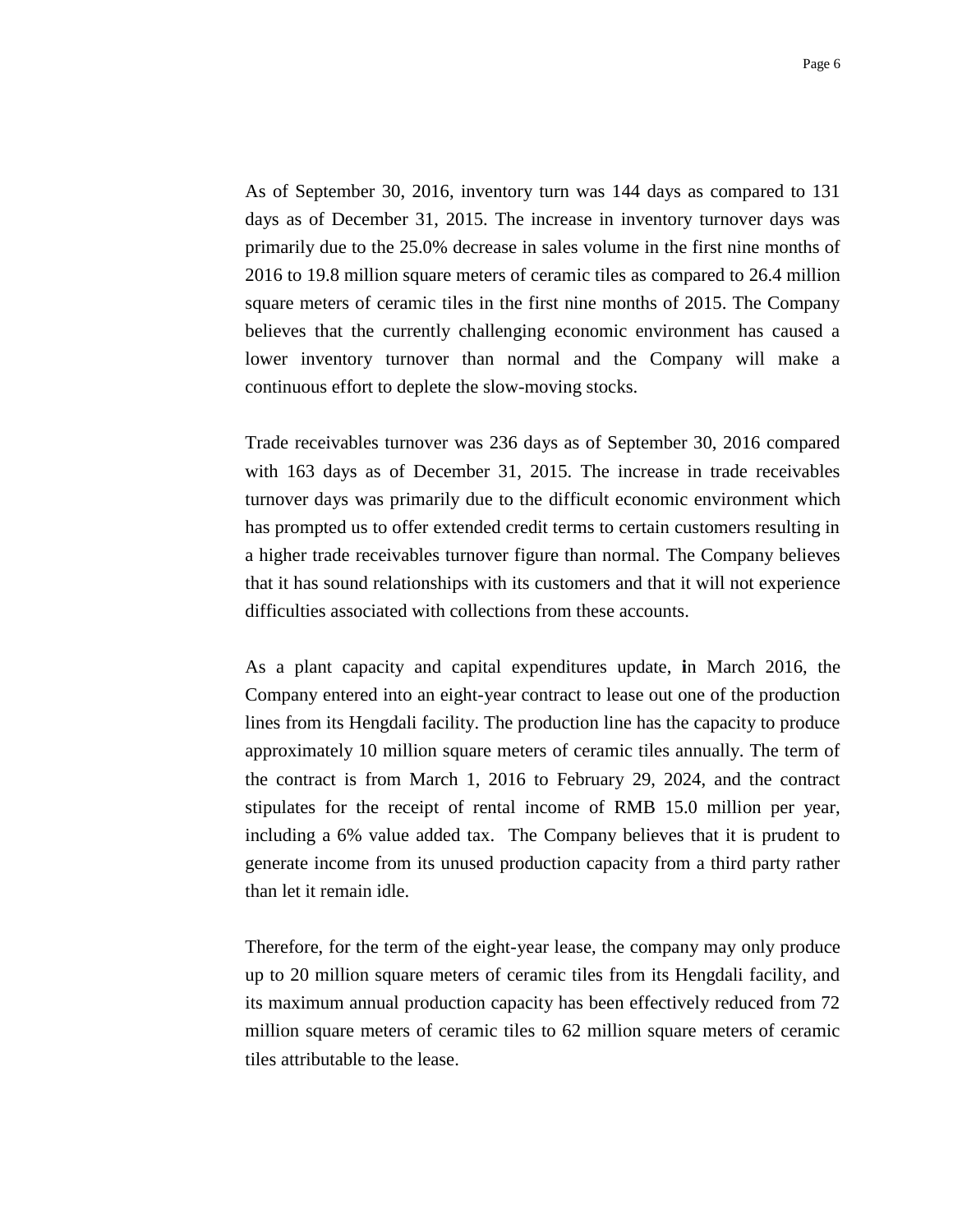For the third quarter of 2016, we utilized plant capacity capable of producing 38 million square meters of ceramic tiles annually out of a total annual production capacity of 72 million square meters. Our Hengda facility has an annual production capacity of 42 million square meters of ceramic tiles and we utilized annual capacity capable of producing 19 million square meters of ceramic tiles. Our Hengdali facility has an annual production capacity of 30 million square meters (of which we are leasing 10 million square meters of production capacity to a third party) and we utilized annual capacity capable of producing 19 million square meters of ceramic tiles.

In terms of our capex, we review the level of capital expenditures throughout the year and make adjustments subject to market conditions. Although business conditions are subject to change, we anticipate a modest level of capital expenditures for the remainder of 2016 other than those associated with minimal upgrades, small repairs and the maintenance of equipment. Looking ahead to 2017, we also anticipate a low level of capital expenditures given our generally upgraded plant and equipment and the currently challenging market conditions.

Moving on to our business outlook, In the third quarter of 2016, we experienced a contraction in our sales volume compared to the third quarter of 2015 due to the effects of a continued slowdown in China's construction sector. In the third quarter of 2016, the company's sales volume was 9.1 million square meters of ceramic tiles, a decrease 17.3% as compared to sales volume of 11.0 million square meters of ceramic tiles in the year-ago quarter. For the first nine months of 2016, sales volume was 19.8 million square meters of ceramic tiles, a decrease of 25.0% as compared to sales volume of 26.4 million square meters for the first nine months of 2015. The current quarter's period over year-ago period decline in sales volume was the fourth in a row, and it was the sixth quarter out of the last seven quarters of period over yearago period declines.

In addition, the challenging market environment has induced us to institute a 10% reduction in the prices of slow moving inventory on July 1, 2016. This was primarily the cause of a 10.7% decrease in the average selling price for all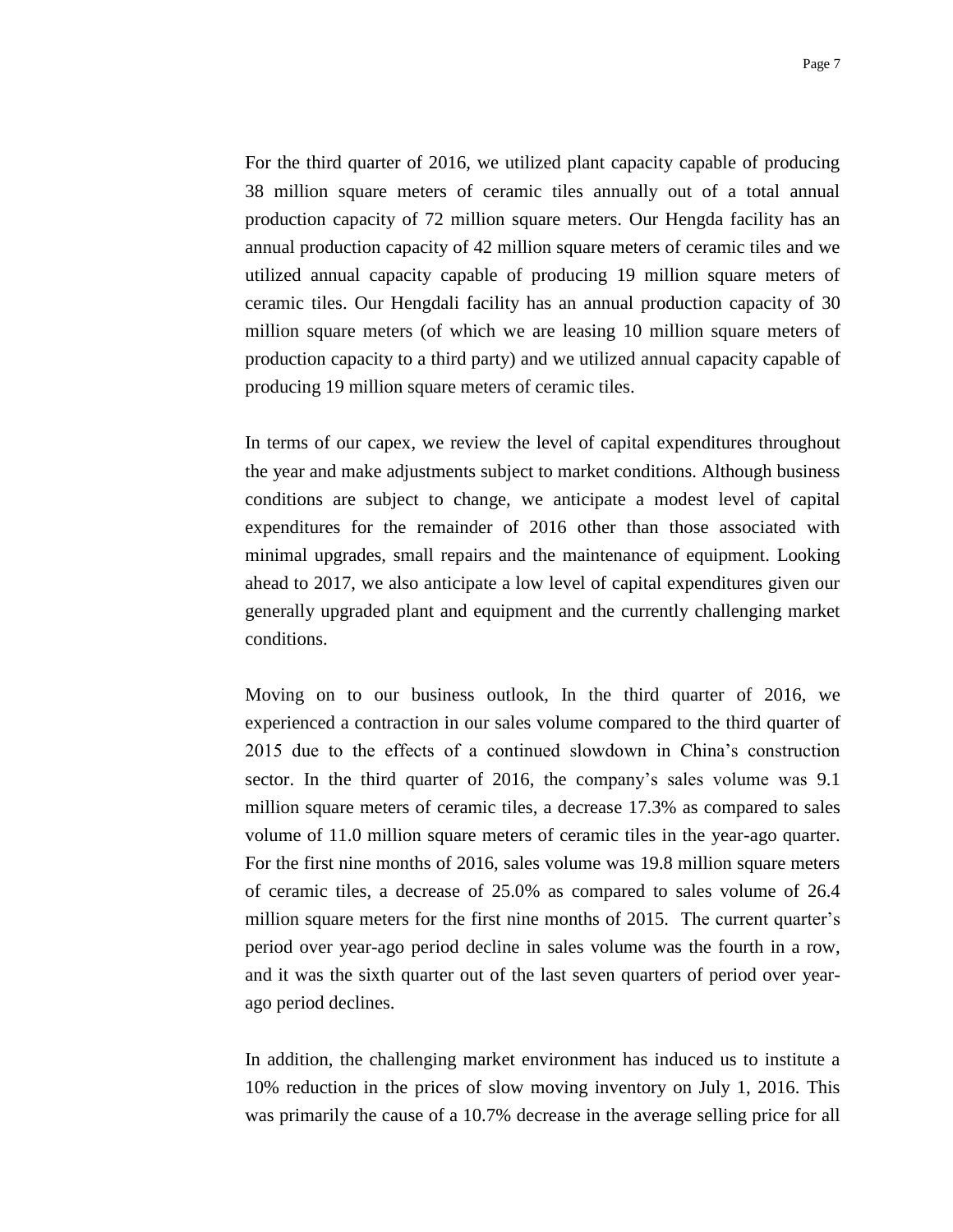our products in the current quarter to RMB 27.6 per square meter of ceramic tile as compared to RMB 30.9 per square meter of ceramic tile in the year-ago quarter. This was the first decline in our average selling price following eleven quarters of period over year-ago period increases. It was also the biggest such decline in three years which was also due to an industry retrenchment at that time. We attribute the current quarter's decrease in both sales volume and average selling price to continued difficult macroeconomic and real estate conditions in China.

We expect the currently challenging market conditions to continue for the remainder of this year and into next year as the pace of property construction has slowed substantially, especially for moderately priced residential units which are the core of our business. A further decline in new building projects is likely to occur as the Chinese government is intent upon restricting propertyrelated investments to cool high property prices which have risen dramatically in China's largest cities as well as to reign in the borrowing that has occurred among property developers and the overweighting of mortgages in the banking sector. However, additional land could be made available for development to rebalance supply and demand and to tamp down an increase in property prices in China's major cities.

Although a period of retrenchment has emerged in our sector, we believe that the building materials sector is sustainable in the long-term since the economic fundamentals for property development and construction are underpinned by the Chinese government's policy of urbanization. Overall, we expect lower growth in residential building as compared to what has occurred historically, especially in smaller cities which still have a large inventory of unsold properties.

We typically receive orders from customers two months in advance of production on a rolling basis. We enter into a dealership agreements with customers, and a sales or purchase contract each time a customer places an order. As of September 30, 2016, our backlog was approximately RMB 96.0 million or US dollar 14.4 million, which represents approximately the next two months of revenue as of the end of the third quarter. This compares to a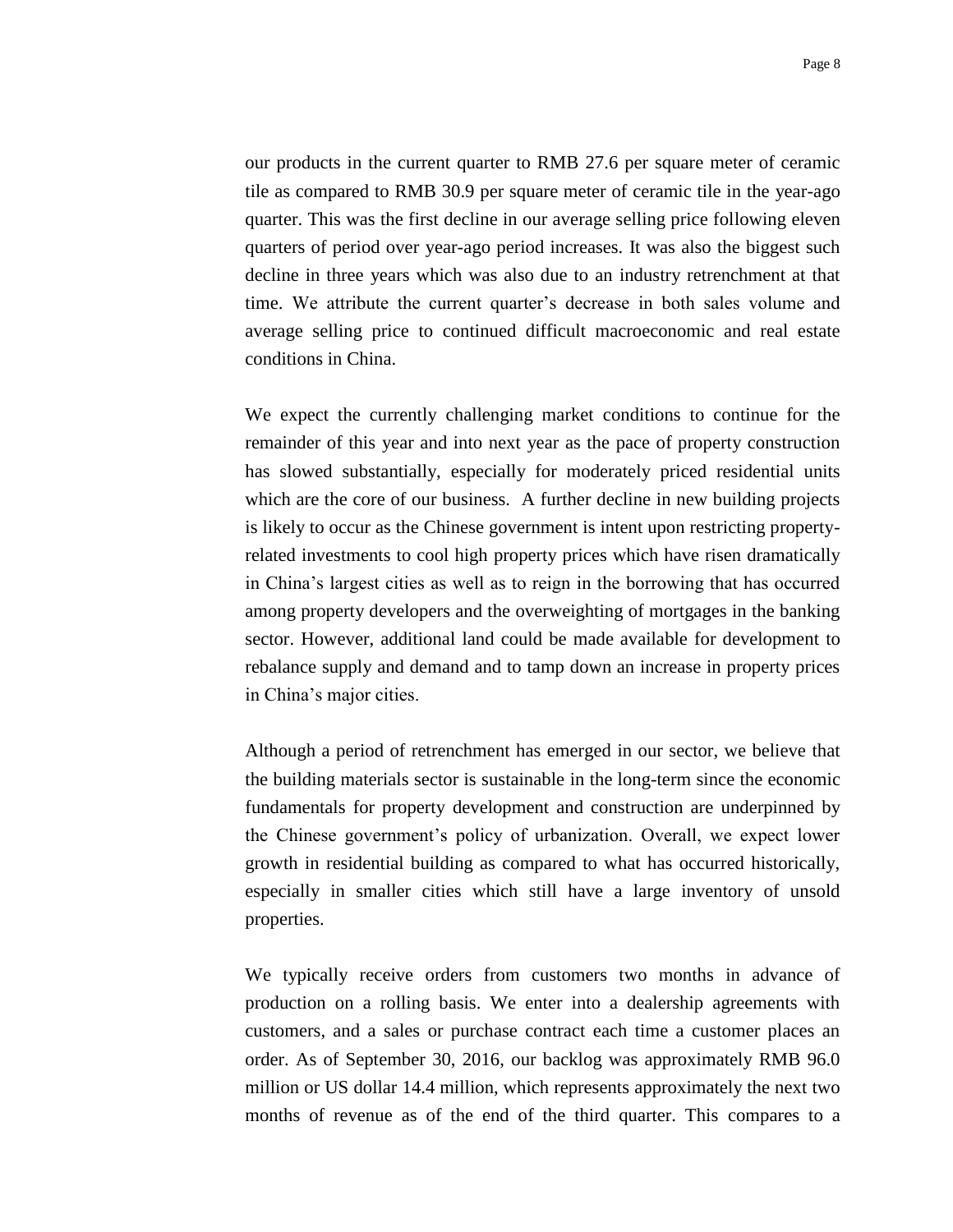backlog of approximately RMB 159.0 million or US dollar 25.0 million as of September 30, 2015, a year-over-year decrease of 39.6%. Under normal circumstances, our backlog is an indicator of revenues that might be expected in the next quarter, though it is subject to change as a result of unforeseen business conditions and events including credit payment terms.

In our view, we are reasonably well positioned to weather the current headwinds caused by a downturn in China's construction industry due to our prominent name recognition, expertise, product customization and ability to operate in a lean and efficient manner with best-in-class manufacturing facilities. We foresee a possible boost in the Chinese government's infrastructure spending on affordable and senior housing which could generate opportunities for our company. We will continue to be opportunistic and adaptive to the market environment and will seek to pursue new business opportunities in an attempt to countervail currently challenging market conditions.

Operator, we are like to open up any questions resulting from the third quarter operating and earnings performance. Operator?

Operator: Ladies and gentlemen as a reminder, to ask an audio question, please press star one on your telephone keypad. We'll pause for just a moment to compile the Q&A roster.

Operator: Your first question comes from Howard Flinker with Flinker & Co.

Howard Flinker: [In Chinese]

Hello, Mr. Huang, I am happy to have met you a few week ago. Edmund I have a, I think I have a typo in the quarterly report. I am turning the page here. On the income statement, you have, it's probably a tax credit, and it look like a tax deduction. They forget to put the brackets around the credit. Where I can't find it, but let me see here.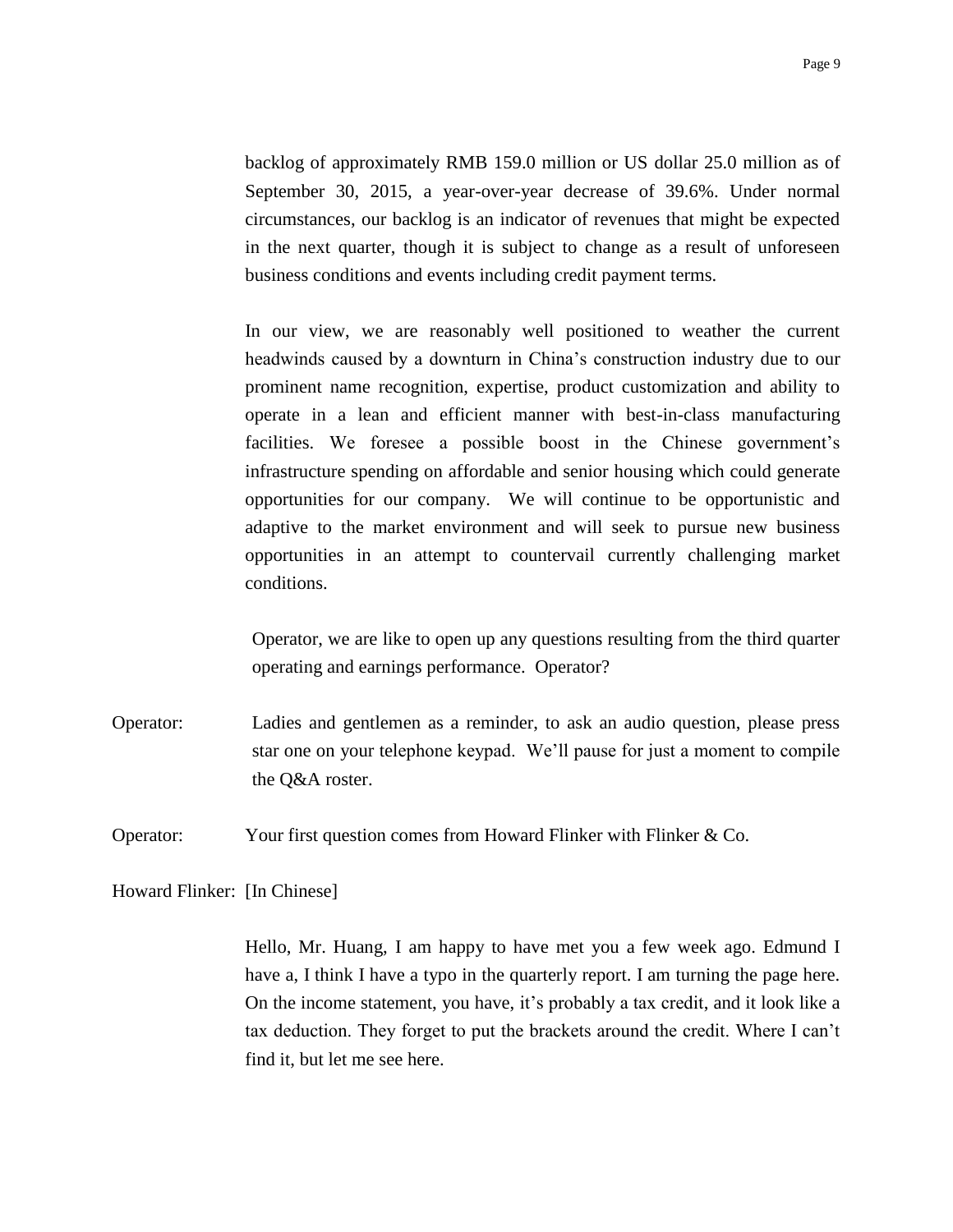On page 6. When you have the English revenue and the Chinese renminbi in the column that says U.S. dollars we have a 129 million pretax and then 45 million added to that to get to 174. I think you meant the reversal rather than the expense. It looks like an expense. Do you see what I am saying?

- Edmund Hen: Which line, you mean the backlog?
- Howard Flinker: The 45, the 45,000 -- yeah 45,000 USD. There is 129, which is pretax profit and then there is 45 and then 174. And the 45 is an addition to the 129, but it looks like a normal subtraction so you might want to check the typing on that.
- Edmund Hen: Yeah, I would check on that.
- Howard Flinker: Yeah, okay. Somebody asked me to ask you, I think it's academic. If somebody came along with a bid for the whole company at a few times the current stock price, I don't know three or four times. Would you listen? Even though we know cash is much higher than that. It's not my question, I know the answer, but I promised I'd ask the question.
- Edmund Hen: What do you mean, if the stock prices now is three or four times higher than the current price?

Howard Flinker: Yeah.

Edmund Hen: So what is your question?

Howard Flinker: The question is, if somebody came along for a bid for the whole company at that price?

Edmund Hen: Yeah.

Howard Flinker: Would you and Jia Dong Huang listen?

Edmund Hen: Will you and Jiadong Huang will, sell the company?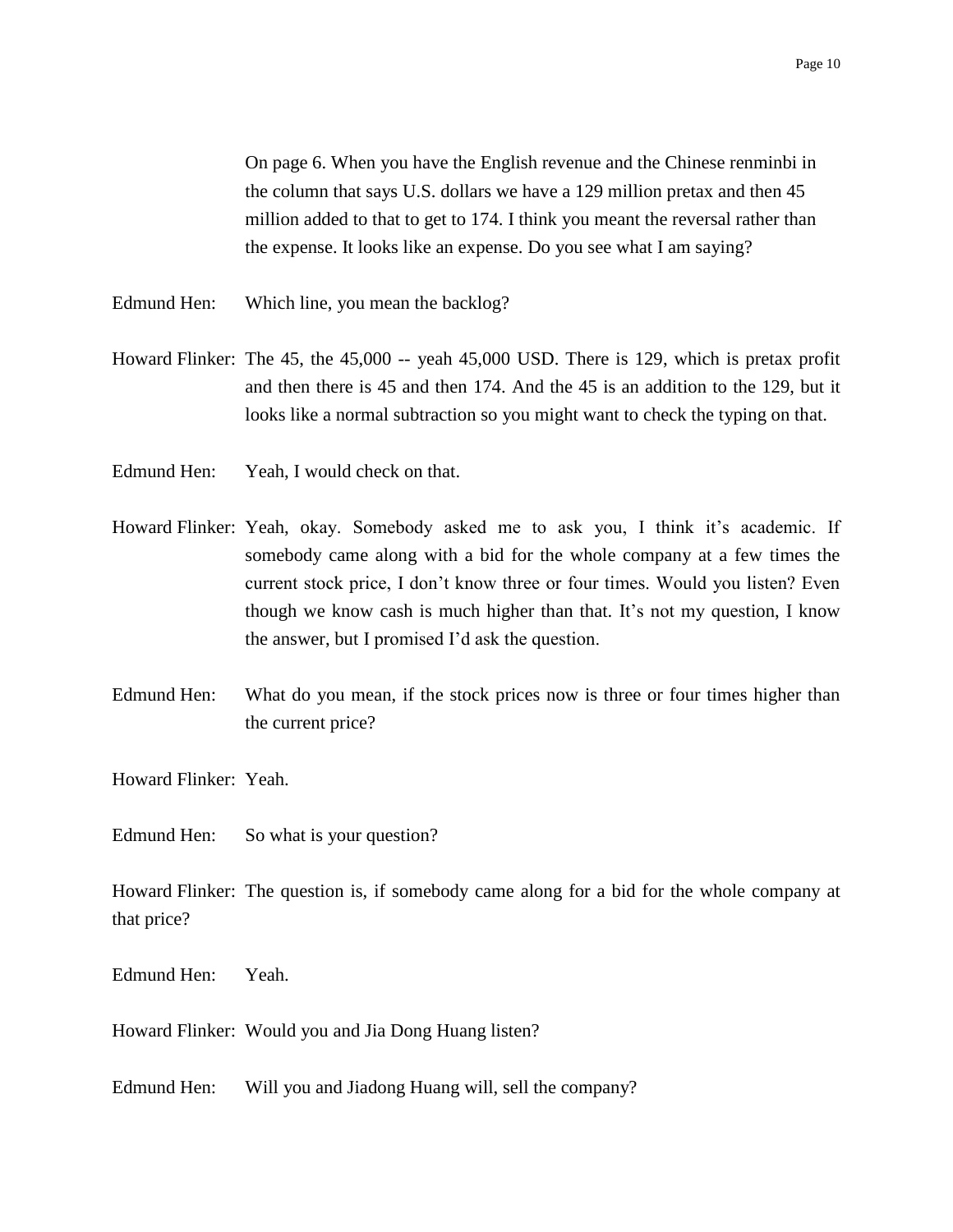### Howard Flinker: Yes.

- Edmund Hen: Howard, there is no straight answer for this question. So probably we need to discuss with the board members on this matter.
- Howard Flinker: Yeah, it's only a theoretical question, I don't think he was -- he had the money available to do it. But he realized that the balance sheet is worth much more than the stock price and he thought, how much do I think its worth? So I said I think I know, because I met them a few weeks ago in Hengdali, but I promised I would ask the question.

Howard Flinker: [In Chinese]

I hope to meet you again. Thanks.

- Jaidong Huang: [In Chinese]
- Operator: Please press star on your keypad. Your next question comes from the line of James Kahn of Oppenheimer.
- James Kahn: Good morning. I have a few short questions. One is, there is a cost to be publicly traded on the New York Stock Exchange or NASDAQ. And it's fairly considerable cost for a tiny company. I'm wondering, given that as we just discussed that the liquidation value of your company is multiples in excess of the share price.

Edmund Hen: Yeah.

James Kahn: So the markets are not being, the U.S. markets are not being kind to your company, what is your justification, why do you stay traded on the U.S. markets? You could take the company private or liquidate. So what's your reasoning for being willing to pay that annual cost?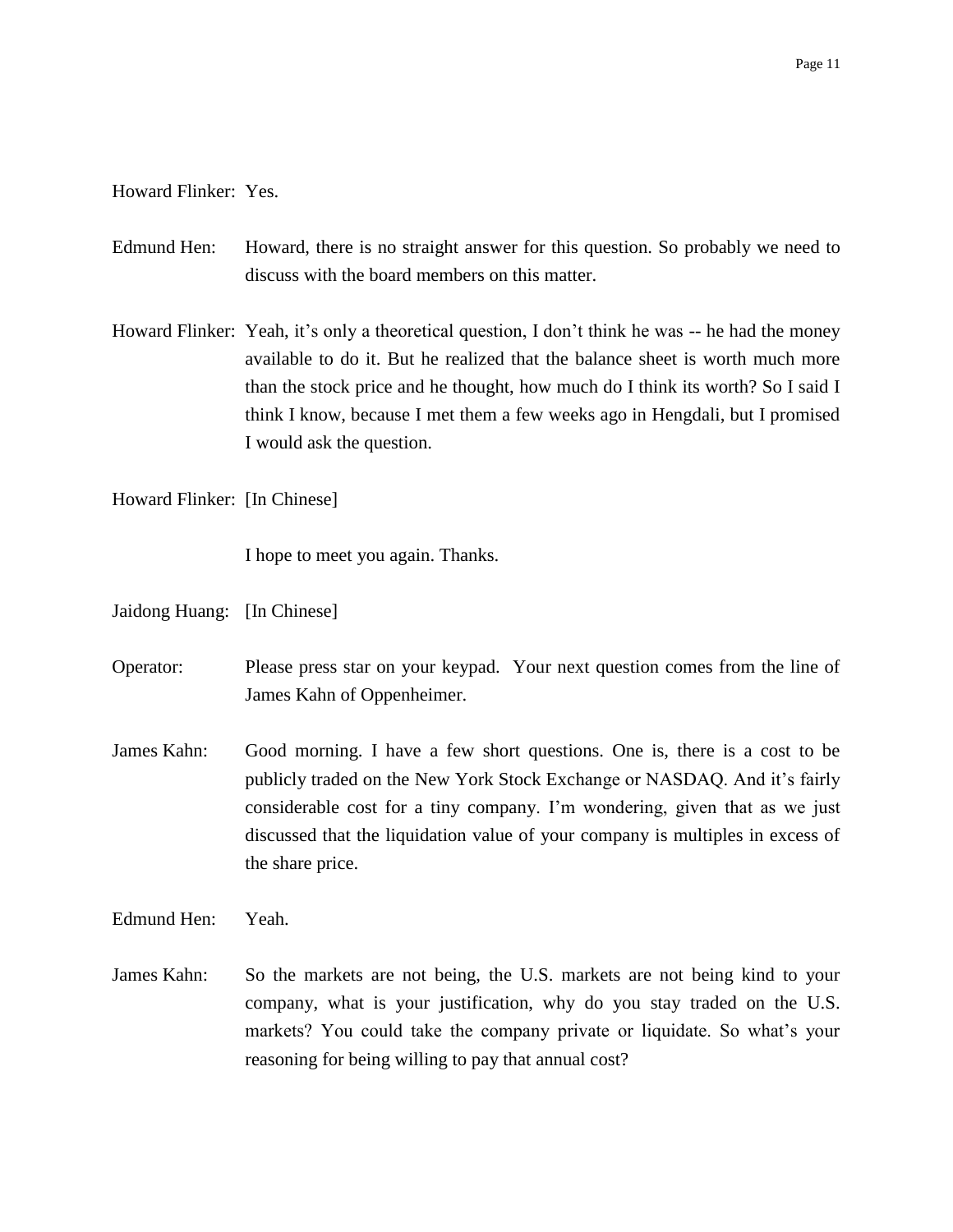- Edmund Hen: This is a good question. The board members and also Mr. Huang still think that is better to keep the listing status, on the first hand, and also to do business in China by naming a listed company that we will have a certain advantage to do business in China. And we also think we are also working hard to tell all investors that we will one day have a chance to have a very good return to them on this stock price. Now, so at this moment, we are still happy to keep this listing status in U.S.
- James Kahn: I understand. Okay. Thank you. So one follow-up question. An admirable attribute of the Chinese culture in general is to think very long term and Americans are famous for sometimes being very short term oriented. So given that you have said that in the near future there will be continued pressure on your business, but you've also just said that you think in the more distant future, things will do very well and given what Americans do every year at this time is they dump their losing stocks, so that they can get a deduction and offset to their gains and not have to pay tax.

So we have now two things before December 31st and given the report you just gave, the irrational price of your stock might come even more irrational. If CCCL sells off sharply as a result of your earnings report, is there a price at which you the company, or you as individuals might start to buy it to take advantage of these people, who are dumping it without regard to price or value just to get the tax loss?

Edmund Hen: I think your question does not apply to the Chinese people or the company.

James Kahn: No. But you could advantage of the America. I mean, suppose they drive the stock down \$1 a share, \$0.50 a share, as a result of this.

Edmund Hen: Yes.

James Kahn: Would you buy?